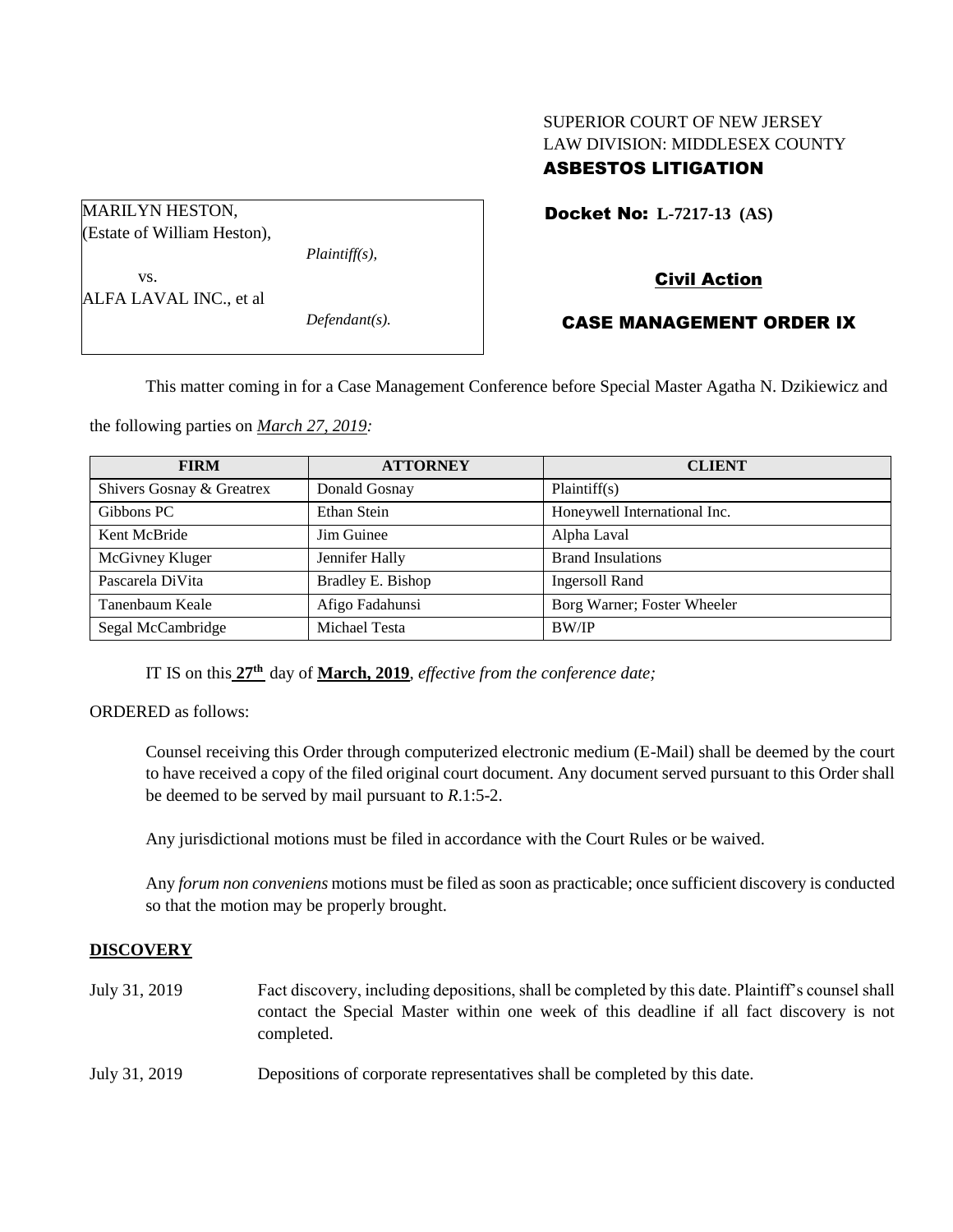## **EARLY SETTLEMENT**

August 16, 2019 Settlement demands shall be served on all counsel and the Special Master by this date.

### **MEDICAL EXPERT REPORT**

November 29, 2019 Defendants shall identify its medical experts and serve medical reports, if any, by this date. In addition, defendants shall notify plaintiff's counsel (as well as all counsel of record) of a joinder in an expert medical defense by this date.

### **LIABILITY EXPERT REPORTS**

- October 11, 2019 Plaintiff shall identify its liability experts and serve liability expert reports by this date or waive any opportunity to rely on liability expert testimony.
- November 29, 2019 Defendants shall identify its liability experts and serve liability expert reports, if any, by this date or waive any opportunity to rely on liability expert testimony.

## **SUMMARY JUDGMENT MOTION PRACTICE**

- August 16, 2019 Plaintiff's counsel shall advise, in writing, of intent not to oppose motions by this date.
- August 30, 2019 Summary judgment motions shall be filed no later than this date.
- September 27, 2019 Last return date for summary judgment motions.

### **ECONOMIST EXPERT REPORTS**

- October 11, 2019 Plaintiff shall identify its expert economists and serve expert economist report(s), if any, by this date or waive any opportunity to rely on economic expert testimony.
- November 29, 2019 Defendants shall identify its expert economists and serve expert economist report(s), if any, by this date or waive any opportunity to rely on economic expert testimony.

### **EXPERT DEPOSITIONS**

December 31, 2019 Expert depositions shall be completed by this date. To the extent that plaintiff and defendant generic experts have been deposed before, the parties seeking that deposition in this case must file an application before the Special Master and demonstrate the necessity for that deposition. To the extent possible, documents requested in a deposition notice directed to an expert shall be produced three days in advance of the expert deposition. The expert shall not be required to produce documents that are readily accessible in the public domain.

### **PRE-TRIAL AND TRIAL**

- August 1, 2019 The settlement conference previously scheduled on this date is **cancelled**.
- October 1, 2019 @ 10:00am Settlement conference. All defense counsel shall appear with authority to negotiate settlement and have a representative authorized to negotiate settlement available by

 $\_$  ,  $\_$  ,  $\_$  ,  $\_$  ,  $\_$  ,  $\_$  ,  $\_$  ,  $\_$  ,  $\_$  ,  $\_$  ,  $\_$  ,  $\_$  ,  $\_$  ,  $\_$  ,  $\_$  ,  $\_$  ,  $\_$  ,  $\_$  ,  $\_$  ,  $\_$  ,  $\_$  ,  $\_$  ,  $\_$  ,  $\_$  ,  $\_$  ,  $\_$  ,  $\_$  ,  $\_$  ,  $\_$  ,  $\_$  ,  $\_$  ,  $\_$  ,  $\_$  ,  $\_$  ,  $\_$  ,  $\_$  ,  $\_$  ,